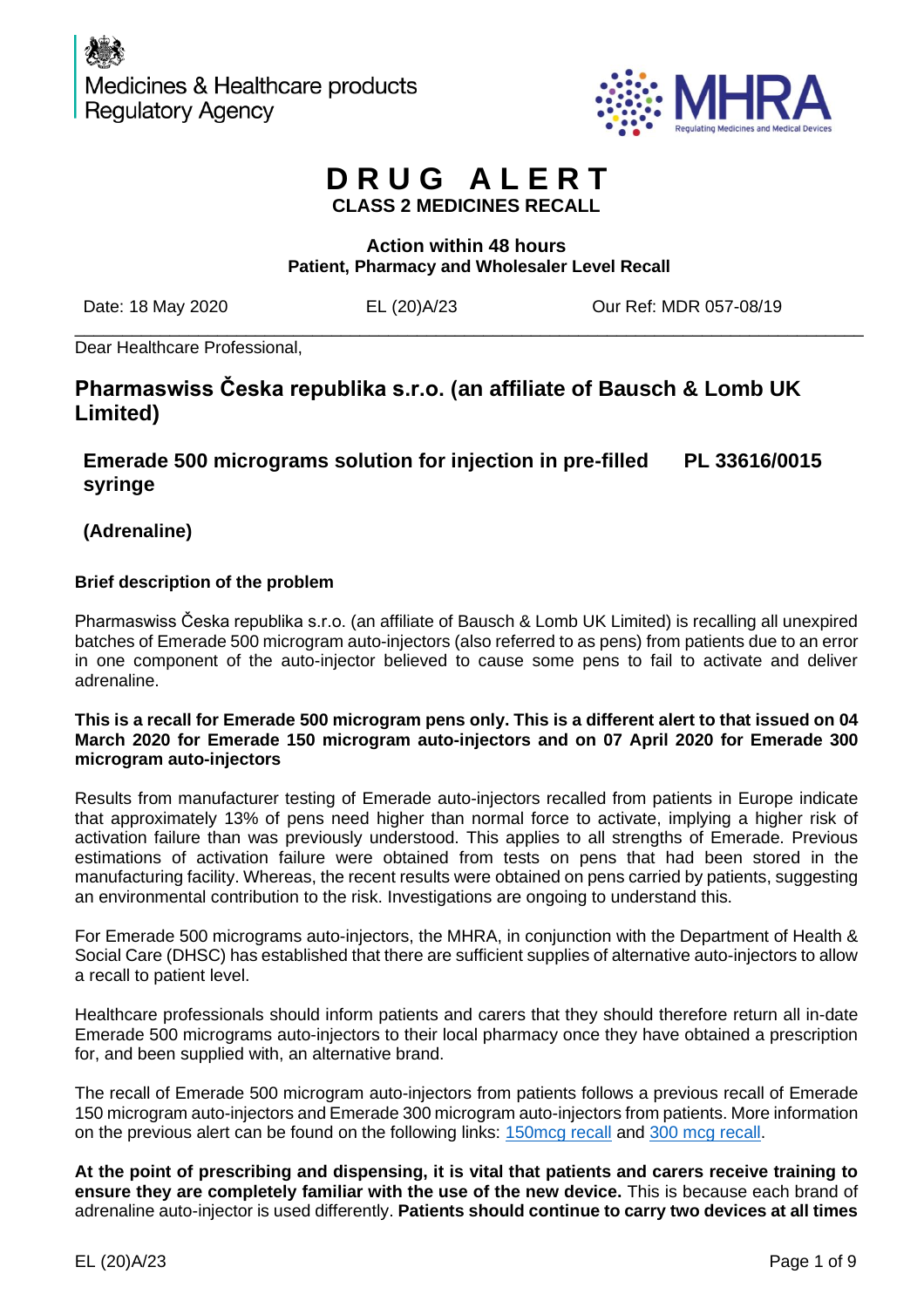



in case of a need to administer a second dose of adrenaline before the arrival of the emergency services (see links to training material below).

#### **General Practitioners (GPs) should send the attached letter "Advice for patients with an Emerade 500 microgram auto-injector" on page 6, to all patients and carers, as appropriate, who have been prescribed Emerade 500 micrograms auto-injectors.**

Alternative brands of adrenaline auto-injector (EpiPen and Jext) are available in a maximum strength of 300 micrograms. There is evidence to suggest that a single EpiPen (300 microgram) or Jext (300 microgram) pen will be a suitable replacement for a single Emerade 500 microgram pen. This is based on recently available results from a study which compared blood levels of adrenaline following injection of Emerade 500 microgram pens with those following EpiPen 300 microgram or Jext 300 microgram pens. You must continue to always carry two adrenaline pens with you at all times. Prescribers are to follow dosage guidance in individual Summary of Product Characteristics (SmPC).

#### **Actions for healthcare professionals**

**All healthcare professionals in primary, secondary or specialist healthcare services who prescribe, supply or administer adrenaline auto-injectors, or who advise patients and their carers, should ensure that they:**

- identify patients who have been supplied with Emerade 500 micrograms auto-injectors and ensure they are reviewed to determine whether their adrenaline auto-injector prescription is still appropriate and in line with existing guidance;
- immediately inform patients and carers to request a new prescription to replace each Emerade 500 microgram auto-injector with one new 300 microgram adrenaline pen in an alternative brand. Healthcare professionals should be aware that the licensed dosing recommendations for each brand of pen are not identical. They are available in the Summary of Product Characteristics (SmPC) and should be followed (see links on page 4 below);
- inform patients to return Emerade 500 microgram auto-injectors to the pharmacy, when they have obtained a total of two adrenaline 300 microgram auto-injectors in a different brand;
	- $\circ$  Although pens should be returned to a pharmacy once a replacement is obtained, this should not require someone who is self-isolating to leave their home (see COVID-19 advice on page 3)
	- o **Pharmacies that receive Emerade 500 microgram auto-injectors from patients should quarantine the pens and return them to the supplier using the supplier's approved process.**
- inform patients:
	- $\circ$  that they should always carry two in-date auto-injectors with them at all times in case they need to administer a second dose of adrenaline before the arrival of the emergency services;
	- $\circ$  that they need to receive training, so they are confident in being able to use any new devices (see further information on page 4 below);
	- o of the signs of anaphylaxis and the actions they should immediately take (see Management of Anaphylaxis on page 4 for further advice).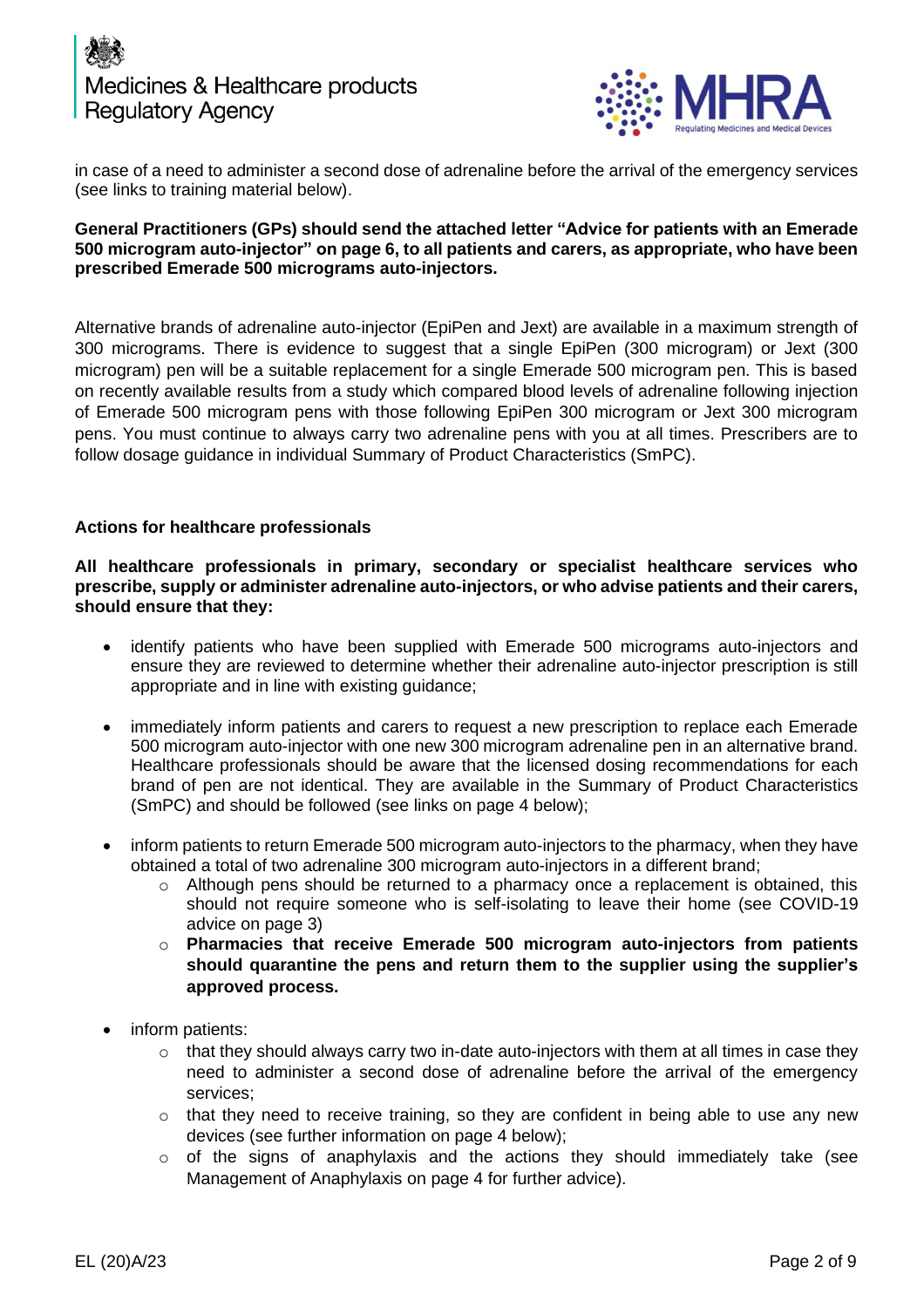



- are aware that this recall also applies to Emerade 500 microgram auto-injectors that are in emergency anaphylaxis kits held by healthcare professionals, such as dental surgery kits etc.
	- o adrenaline ampoules, as opposed to auto-injectors, should be stocked when renewing the adrenaline in anaphylaxis kits (ensuring dosing charts, needles and syringes are included). See further information on page 4 below.
- are aware that this recall also applies to Emerade 500 microgram auto-injectors that are currently held by schools. See further information on the use of pens in school, page 5;

#### **Prescribers should issue no more than two adrenaline auto-injectors per patient (of any brand or strength) unless:**

- schools require separate pens to be kept on the school premises (e.g. in a medical room) in which case prescribers may need to consider issuing more than two but no more than four pens per child (of any brand or strength). See further information on the use of pens in school, page 5;
- for the rare scenario where patients might need more than two adrenaline pens prescribed (for example, a prior severe reaction resistant to treatment with adrenaline), where the prescriber may issue additional pens.

**General Practitioners (GPs) should send the attached letter "Advice for patients who have been prescribed an Emerade 500 microgram auto-injector" on page 6, to all patients and carers, as appropriate, who have been prescribed Emerade 500 micrograms auto-injectors.** 

#### **Information in relation to Coronavirus (COVID-19):**

- When a prescription is needed for replacement pens, where possible, telephone appointments should be considered, based on the current UK Government guidelines for social distancing in relation to Coronavirus (COVID-19). Patients should be informed to follow the advice of their local GP practice/hospital and only attend where they are instructed to do so. Further information can be obtained on the government website: [https://www.gov.uk/government/topical](https://www.gov.uk/government/topical-events/coronavirus-covid-19-uk-government-response)[events/coronavirus-covid-19-uk-government-response](https://www.gov.uk/government/topical-events/coronavirus-covid-19-uk-government-response)
- Healthcare professionals involved in the dispensing process may wish to consider how to ensure that vulnerable patients and those practising self-isolation, social distancing and shielding can still obtain their replacement auto-injectors, considering the use of delivery services where appropriate. Although pens should be returned to a pharmacy once a replacement is obtained, this should not require someone who is self-isolating or shielding to leave their home.
- At the present time, patients and carers may be unable to visit a healthcare professional to receive training in use of the new device. They must take particular care therefore to ensure that they read the instructions on how to use the pen in the leaflet contained in the box. Patients and carers should also consult training information for their new pen on the manufacturer's website This includes training videos. All the manufacturers also provide trainer pens on request (mock pens that do not contain a needle or adrenaline) for patients and carers to practise with. Patients are strongly urged to obtain these.

#### **Patients and carers should be told of the important differences between brands of adrenaline pen in how they are used.**

• Healthcare professionals – doctors, nurses and pharmacists – should, where possible, ensure they provide training to patients and carers in correct use of the new pen. Instructions for use can be found in the SmPC (prescriber's information) and in the Patient Information Leaflets (PILs) that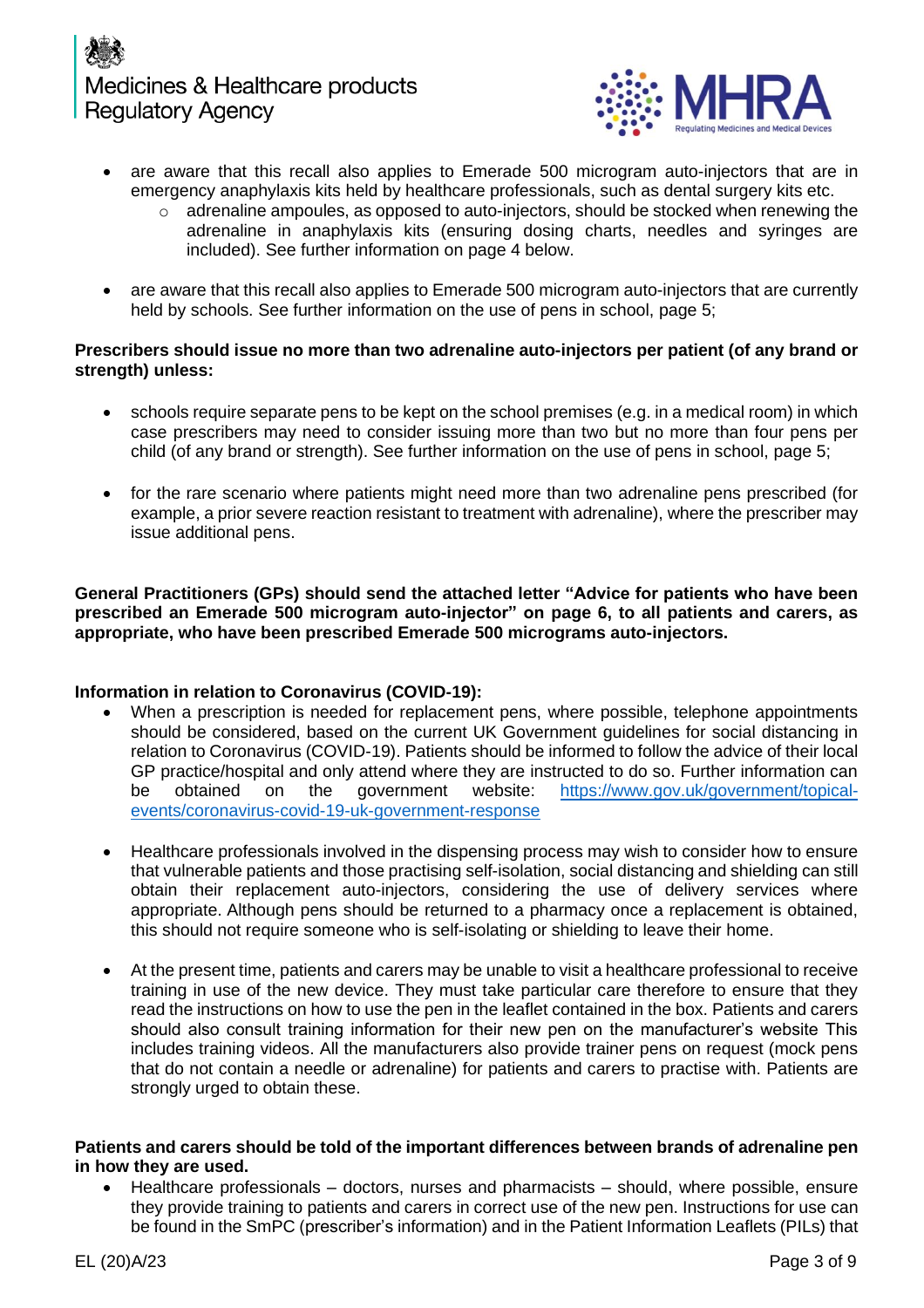



are supplied with the different pens and on the respective manufacturers' websites where training videos are available. Training pens that do not contain adrenaline can also be obtained free of charge from the manufacturers. Healthcare professionals and patients are strongly recommended to obtain these to assist with training. The trainer pens can be used repeatedly, allowing patients to practise regularly with them so they are prepared for use in an emergency.

The following links provide training materials for the different devices:

EpiPen

- EpiPen® devices: [http://www.EpiPen.co.uk/patients/EpiPenr-user-guide](http://www.epipen.co.uk/patients/epipenr-user-guide)
- EpiPen® 0.15mg:<https://www.medicines.org.uk/emc/product/4290/rmms>
- EpiPen® 0.3mg:<https://www.medicines.org.uk/emc/product/4289/rmms>

Jext

- Jext® devices:<https://jext.co.uk/>
- Jext® 150 Training Video:<https://www.medicines.org.uk/emc/product/5747/rmms>
- Jext® 300 Training Video:<https://www.medicines.org.uk/emc/product/5748/rmms>

#### Emerade

- Emerade® devices:<https://www.emerade-bausch.co.uk/patient/how-to-use-emerade>
- Emerade® 150:<https://www.medicines.org.uk/emc/product/5278/rmms>
- Emerade® 300:<https://www.medicines.org.uk/emc/product/5280/rmms>
- Emerade® 500:<https://www.medicines.org.uk/emc/product/5279/rmms>

**Emergency Use Adrenaline Auto-injectors in the Healthcare setting:** Adrenaline pens that are currently held by healthcare professionals, i.e. in emergency anaphylaxis kits, dental kits etc. are subject to the recall.

- Advice from DHSC is that healthcare professionals providing services where anaphylaxis treatment may be required should be competent to administer intramuscular adrenaline from ampoules with a syringe and needle. These services should use adrenaline from ampoules in preference to adrenaline auto-injectors. This is to preserve supplies of adrenaline pens for patients to self-administer, during the ongoing global fragile supply situation for all adrenaline auto-injectors.
- **Therefore, when re-stocking adrenaline in anaphylaxis kits all staff are alerted to stock these with ampoules (together with dosing charts for use of intramuscular adrenaline to treat anaphylaxis, needles and syringes) and not adrenaline pens (of any brand).**
- The [Green Book](https://www.gov.uk/government/collections/immunisation-against-infectious-disease-the-green-book) and [Resuscitation Council](https://www.resus.org.uk/resuscitation-guidelines/) guidance provides additional advice to healthcare professionals on the use of adrenaline in response to anaphylaxis.

#### **Management of anaphylaxis**

All patients should be made aware of the signs and symptoms of anaphylaxis and that at the first onset of any signs or symptoms of anaphylaxis, they or a carer/bystander should:

- administer an adrenaline auto-injector device without delay, even if there is doubt whether it is anaphylaxis;
- call an ambulance (999) immediately after giving the injection and say this is an emergency case of anaphylaxis;
- administer a second auto-injector 5 to 15 minutes after the initial dose, if no improvement is seen or if the patient deteriorates after an initial improvement;
- patients should be advised to use a second adrenaline auto-injector immediately if an Emerade pen fails to activate despite pressing firmly against the thigh (pictorial guidance on whether an Emerade pen has activated or not is given at the end of this alert on page 8);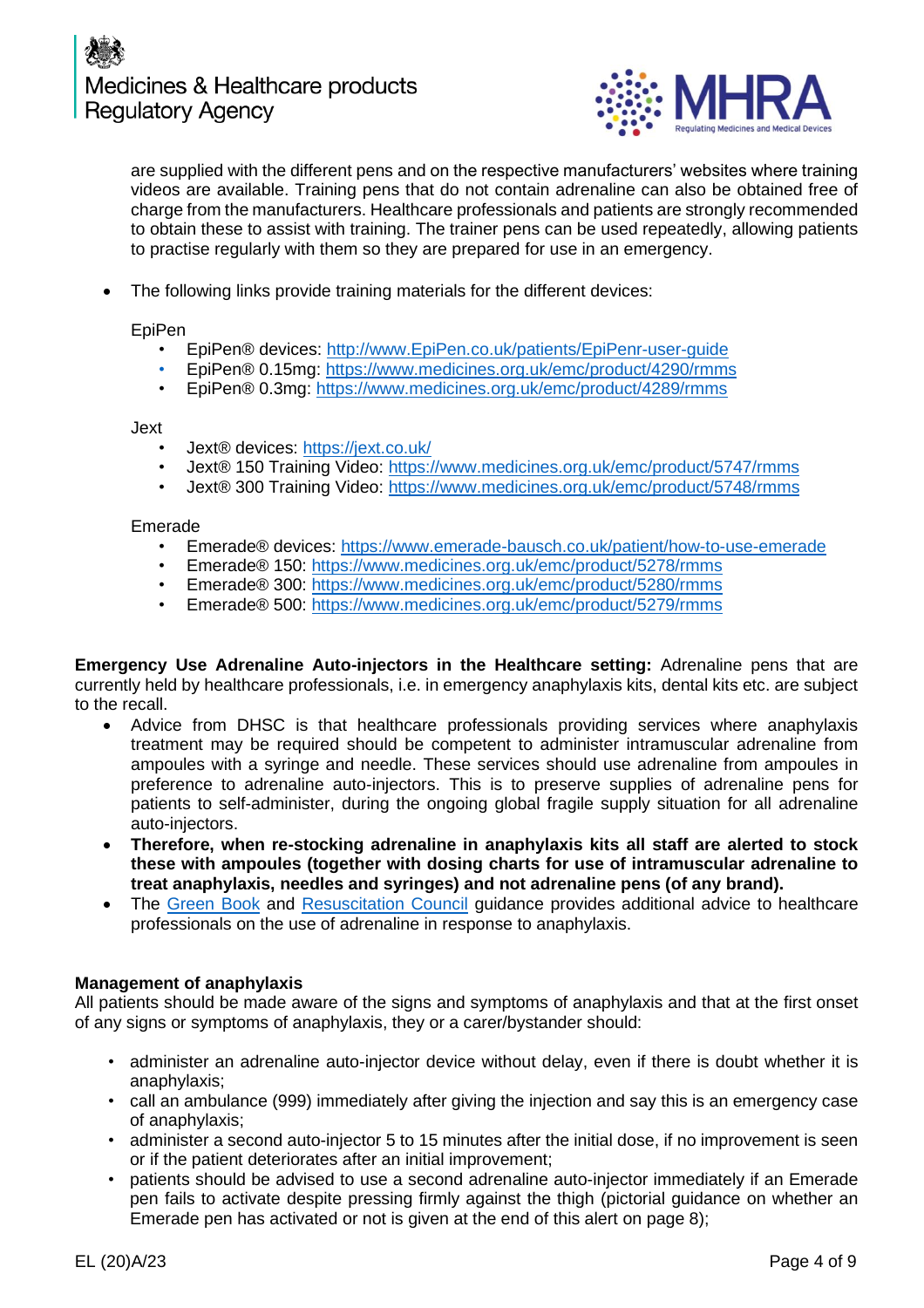



• make further attempts to activate a failed Emerade pen while waiting for the ambulance if the patient is not improving, even if one pen has worked, as this may suggest a need for a second or more doses. The purpose of adrenaline pens is to start treatment for anaphylaxis that is continued by the emergency services.

#### **Guidance on the use of adrenaline auto-injectors in schools:**

For more information on the use of adrenaline auto-injectors in schools, see the link below: [https://assets.publishing.service.gov.uk/government/uploads/system/uploads/attachment\\_data/file/6454](https://assets.publishing.service.gov.uk/government/uploads/system/uploads/attachment_data/file/645476/Adrenaline_auto_injectors_in_schools.pdf) [76/Adrenaline\\_auto\\_injectors\\_in\\_schools.pdf](https://assets.publishing.service.gov.uk/government/uploads/system/uploads/attachment_data/file/645476/Adrenaline_auto_injectors_in_schools.pdf)

- Children at risk of anaphylaxis should have their prescribed adrenaline auto-injectors at school for use in an emergency.
- Depending on their level of understanding and competence, children and particularly teenagers should carry their adrenaline pens with them at all times or the pens should be quickly and easily accessible at all times. If the adrenaline auto-injectors are not carried by the pupil, then they should be kept in a central place in a box marked clearly with the pupil's name but NOT locked in a cupboard or an office where access is restricted.

It is important to report all suspected adverse reactions or product quality defects via the Yellow Card reporting tool, [www.mhra.gov.uk/yellowcard](http://www.mhra.gov.uk/yellowcard) - patients and carers should be advised to retain the pen for further testing if possible.

#### **Contacts for Further Information:**

For stock enquiries please contact Bausch & Lomb Customer Services**,** Tel: 020 8781 2991 Email: [Pharma\\_CS@bausch.com](mailto:Pharma_CS@bausch.com)

For medical information enquiries please contact the Pharmacovigilance and Medical Information Officer, Tel: 0208 781 5523, Email: [Pharmacovigilance.UK@bausch.com](mailto:Pharmacovigilance.UK@bausch.com)

Recipients of this Drug Alert should bring it to the attention of relevant contacts by copy of this letter. NHS Regional Teams are asked to forward this alert to Community Pharmacy, Dental and Optometry contractors and to any GP Practices within their regions that are not yet registered with the Central Alerting System (CAS).

Yours faithfully

**Defective Medicines Report Centre 10 South Colonnade Canary Wharf London E14 4PU Telephone +44 (0)20 3080 6574**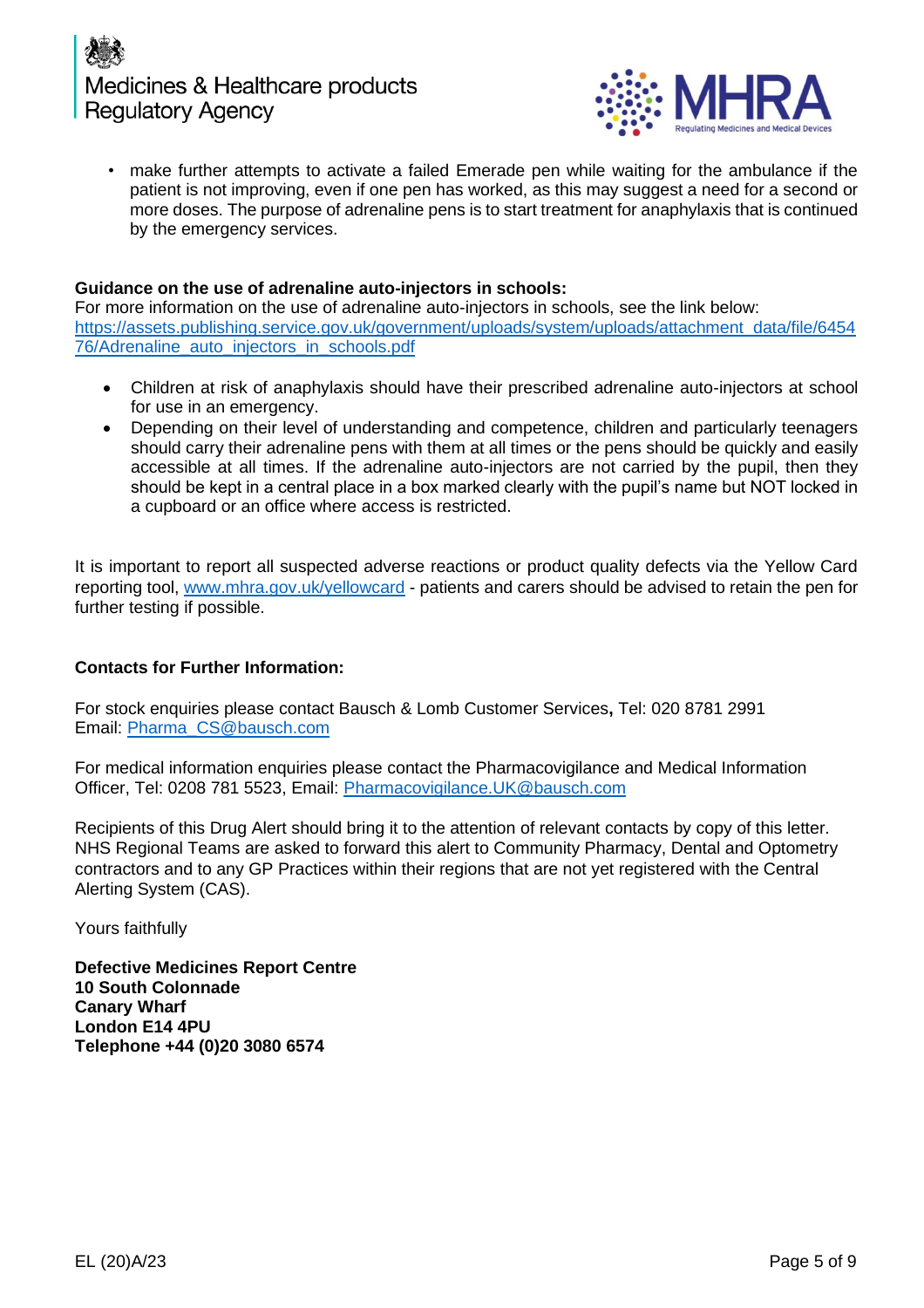



#### **Advice for patients with an Emerade 500 microgram auto-injector.**

- Contact your doctor (via telephone) now to get replacements for you or your child's 500 microgram Emerade auto-injector(s) - also referred to as Emerade pen(s).
- Once you have two replacement pens in a different brand, return your Emerade 500 microgram pen(s) to a pharmacy, even if they are still in date. Anyone who is self-isolating should not leave their home and if necessary pens can be returned at a later date.

According to our records, you or your child has been prescribed Emerade 500 microgram auto-injector (Emerade pen). The UK's regulator of medicines (Medicines & Healthcare products Regulatory Agency [MHRA]) has received updated information from the company that makes Emerade pens about the defect previously reported by the MHRA. The defect means some pens may fail to activate and therefore will not inject adrenaline. Recent results from tests on unused pens returned by patients indicate that approximately 13% of pens (13 in 100) need higher than normal force to activate. This implies a higher risk of failure to activate than was previously estimated. The earlier tests were conducted on pens that had not been carried by patients but had been stored in the manufacturing facility.

**You, and/or your parent or carer, should make an urgent appointment with your doctor. Telephone or video appointments should be used if at all possible, based on the current UK Government guidelines for self-isolation, social distancing and shielding in relation to Coronavirus (COVID-19) – please follow the advice of your local GP practice/hospital and only attend where you are instructed to do so. Further information can be obtained on the government website: [https://www.gov.uk/government/topical-events/coronavirus-covid-19-uk-government-response.](https://www.gov.uk/government/topical-events/coronavirus-covid-19-uk-government-response)**

**You will need a new prescription to replace each Emerade 500 microgram pen with one new adrenaline pen in an alternative brand up to a total of two adrenaline pens.** The alternative pen will be either EpiPen or Jext, both of which are safe and effective in the treatment of anaphylaxis (severe allergic reactions).

Your replacement pens (EpiPen or Jext) will be in a 300 microgram (0.3 milligram) strength. You can be reassured that a single EpiPen (300 microgram) or Jext (300 microgram) pen will be a suitable replacement for a single Emerade 500 microgram pen. This is based on recently available results from a study which compared blood levels of adrenaline following injection of Emerade 500 microgram pens with those following EpiPen 300 microgram or Jext 300 microgram pens. You must continue to always carry two adrenaline pens with you at all times.

As soon as you have obtained two new replacement pens you should return your Emerade 500 microgram auto-injector(s) to a local pharmacy. If you are unwell or unable to collect your prescription because you have been asked to stay at home, please use alternative arrangements to ensure that you receive your new pen(s), such as a family member collecting the prescription for you.

You and the people around you will need to ensure you know how to use your new EpiPen or Jext pens. They are used differently from Emerade. Ordinarily, your doctor, nurse or pharmacist would be able to help you with training in how to use your new pen. However, we recognise that it may not be possible for you to visit your doctor or pharmacist at the present time. You and those around you must therefore take particular care to read the instructions on how to use your new pen in the leaflet contained in the box. You should also consult the manufacturer's website for the particular pen you have been supplied with.

Training videos on how to use the pens and other information are available on these websites.

- EpiPen website [EpiPen.co.uk](http://www.epipen.co.uk/) and leaflet<https://www.medicines.org.uk/emc/product/4290/pil>
- Jext website [jext.co.uk/](https://jext.co.uk/) and leaflet <https://www.medicines.org.uk/emc/product/5747/pil>

The manufacturers will also provide training pens that do not contain adrenaline. You are strongly recommended to order these, and practise regularly with them, so you are fully prepared for use of a real pen in an emergency. Ensure you or your child knows to carry two adrenaline pens at all times.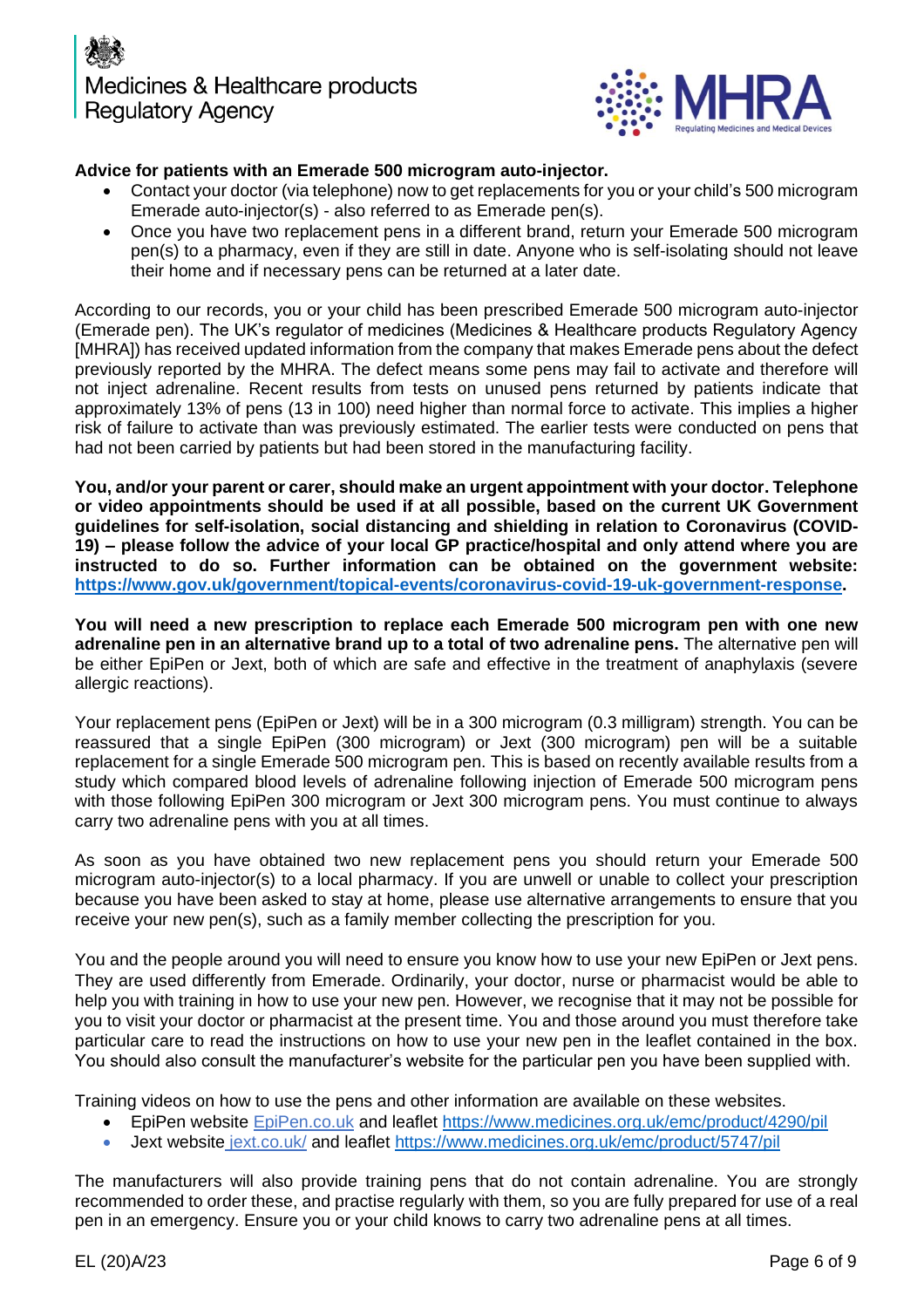



#### **What to do if you suspect anaphylaxis**

- use your adrenaline pen immediately or ask someone else to do this if you prefer (any person is legally allowed to administer adrenaline to another person to save a life);
- call an ambulance (999) immediately after giving the injection or ask someone to do this. Say this is an emergency case of anaphylaxis (pronounced "anna-fill-axis"); use your second pen 5 to 15 minutes after the first pen if you are not improving or if you start to deteriorate after an initial improvement;

You can help us by continuing to report any issues directly via the Yellow Card reporting tool, [www.mhra.gov.uk/yellowcard.](http://www.mhra.gov.uk/yellowcard) Always include details of the brand and batch number on your pen.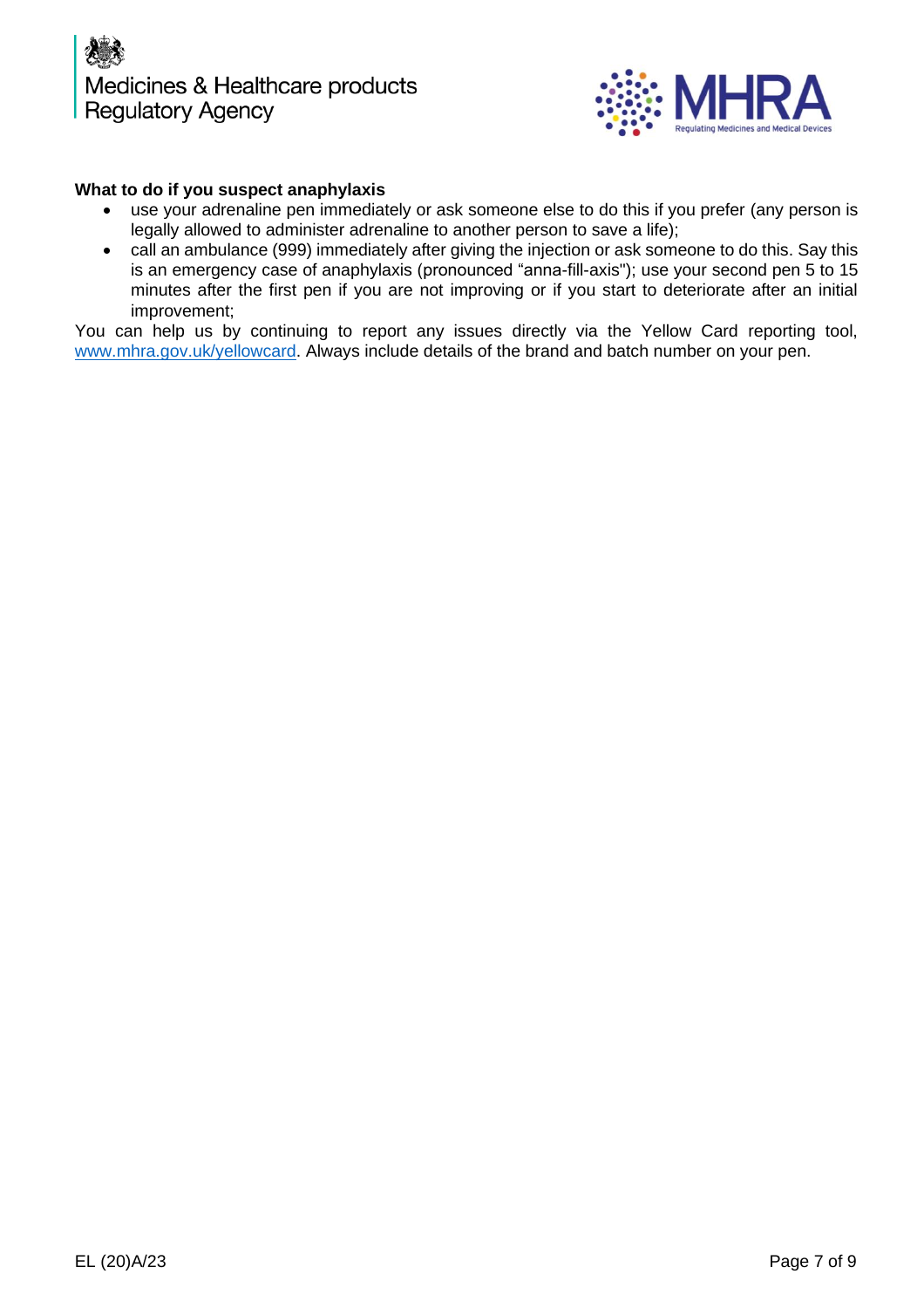# Medicines & Healthcare products **Regulatory Agency**



WHAT DOES MY EMERADE PEN LOOK LIKE BEFORE USE? Fig. 1

Instructions:

Instructions:



BEFORE USE

1. An unused Emerade pen, with front cap in place (Fig. 1).

2. For instruction on how to use your Emerade pen please consult the Patient Information Leaflet (PIL).

3. During this period, when activation failure is a possibility, you should press the Emerade pen very firmly against your thigh.

#### HAS MY EMERADE PEN ACTIVATED? Fig. 2 Instructions:



ACTIVATED When Emerade Pen has been activated the needle cover will extend and lock.

1. After using an Emerade pen following the instructions found on product labelling, verify that the pen has activated.

2. An Emerade pen that has been activated, will have an extended needle cover (Fig. 2 – circled section of image)

3. Call 999 for an ambulance and state "Anaphylaxis" even if you start to feel better

4. Lie flat with your legs up to keep your blood flowing. However, if you are having difficulty breathing, you may need to sit up to make breathing easier

5. Proceed to administer your second pen if you are not improving after 5 to 15 mins in case you need a second dose of adrenaline

#### WHAT DO I DO IF MY EMERADE PEN HAS NOT ACTIVATED? Fig. 3



NOT ACTIVATED If the needle cover has not extended, the pen has not activated.

1. If the needle cover has not extended, the pen has not activated

(Fig. 3 – circled section of image).

2. If the pen has not activated despite firm pressure, use the second pen immediately.

3. Call 999 for an ambulance and state "anaphylaxis" even if you start to feel better.

- 4. Perform additional attempts to activate, if
- Both pens have failed, and no dose has been given;

- One pen has failed, one pen has worked, but a second dose is needed

This should only be attempted once all pens have been tried.

5. Retain any suspected, un-activated pen for reporting to the MHRA via the Yellow Card (further information on page 9) and investigation purposes.